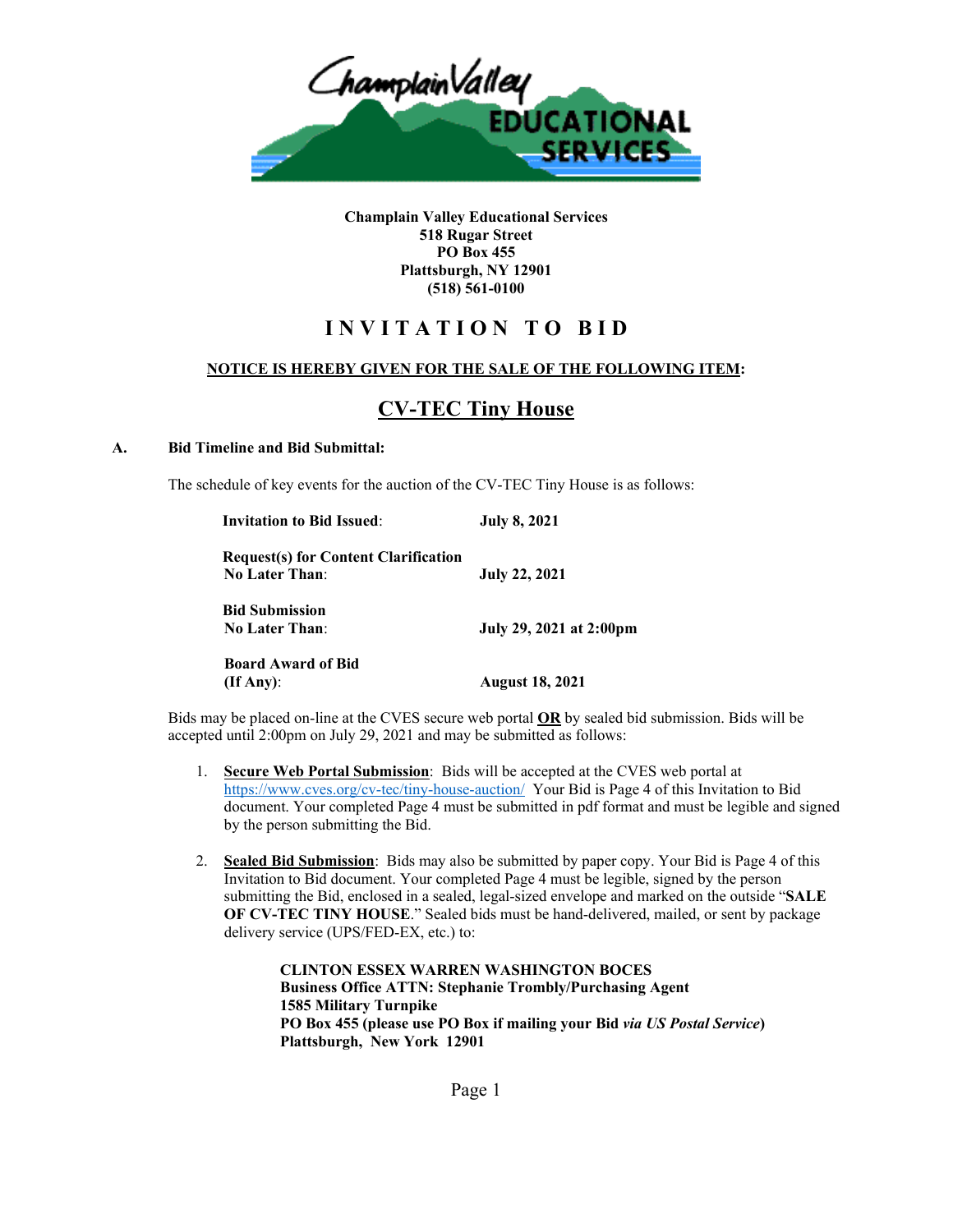#### **B. Late Bids**

Bids received in the Business Office after the submittal deadline will be considered void and unacceptable. Paper bids received after the deadline will not be opened and will be returned to the sender. BOCES **is not** responsible for lateness of mail, carrier, etc. The date/time stamp in the Business Office shall be the official time of receipt for all paper bids submitted.

## **C. Multiple Bids/Altering Bids**

Bidder may submit only one bid per person. Bids cannot be altered or amended after submission. Any interlineation, alteration or erasure made on the Bid submitted must be initialed by the signer of the Bid, guaranteeing authenticity.

### **D. Rights to Accept or Reject**

The BOCES reserves the right to reject any or all bids, in whole or in part, to waive any and all informalities, and to disregard all non-conforming, non-responsive, or conditional bids.

#### **E. Terms of Sale**

- 1. The CV-TEC Tiny House is being sold in "**As Is"** condition at its current location.
- 2. The minimum acceptable bid for the Tiny House is **\$29,900**.
- 3. The successful bidder will be responsible to pay a \$100 deposit upon notification that they submitted the winning bid. The balance of their purchase will be made in cash or by a bank certified check at the BOCES Business Office, CVES Plattsburgh Main Campus, 1585 Military Turnpike, Plattsburgh, NY upon or before removal of the Tiny House from the BOCES Plattsburgh, NY premises.
- 4. The successful bidder shall, at their own expense, be responsible for the pick-up and removal of the Tiny House from the BOCES Plattsburgh, NY school property after CVES Board approval of the Bid Award on August 18,2021.
- 5. NY Sales Tax of 8% applies to this purchase.
- 6. The sale will be without regard to race, color, religion, national origin, sex, age or marital status.

#### **F. Payment Schedule**

- 1. \$100 deposit upon notification to successful bidder of winning bid.
- 2. Balance of accepted base bid, plus NY Sales Tax of 8% on base bid, on or before removal of item(s) from school property.

## **G. Inspection**

The Tiny House will be available for inspection during CV-TEC office hours. To schedule an inspection, contact Kylee Gonyea at 518-561-0100 x240. The CV-TEC Tiny House is located at The Board of Cooperative Educational Services, dba Champlain Valley Educational Services, 1585 Military Turnpike, Plattsburgh, NY 12901. Full specifications may be viewed on-line or by downloading a paper copy of the Invitation to Bid document.

#### **H. Bid Inquiries**

Inquires on bid terms and conditions be made to Stephanie Trombly at PH: 518-561-0100 x232 or emailed to: purchasing@cves.org

Inquiries on the Tiny House, its construction and specifications, and to schedule an inspection may be made to Kylee Gonyea at PH: 518-561-0100 x240.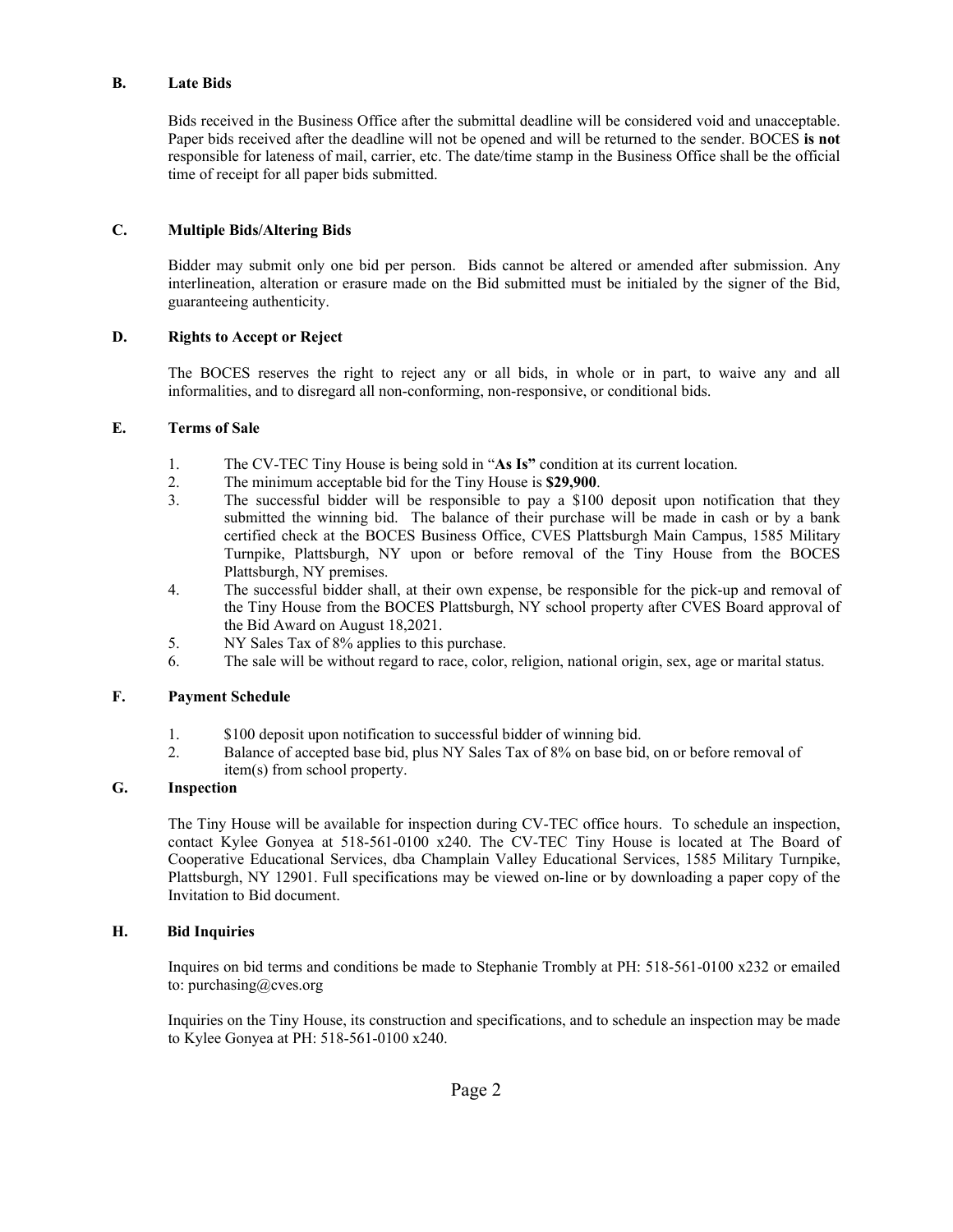#### **I. Default**

Should the successful bidder default BOCES reserves the right to award the to the second highest responsible bidder should it be determined to be in the best interest of the BOCES

#### **J. Award**

Award shall be to the highest and/or best evaluated bidder(s) meeting all specifications and conditions and subject to all other provisions of this invitation to bid, on an individual basis, on a group basis, or on a total basis, whichever is deemed to be in the best interest of the BOCES. Should two or more bidders submit the same bid price, the award will be determined by lottery drawing. BOCES does not guarantee the condition/operation of the equipment listed.

#### **K. Other**

The BOCES does not discriminate on the basis of sex in the educational program or activities which it operates, and it is required by Title IX of the Educational Amendments of 1972 not to discriminate in such a manner. This policy of non-discrimination includes the following areas; recruitment and appointment of employees; employment pay and benefits; counseling services for students; access by students to educational program; course offering and student activities.